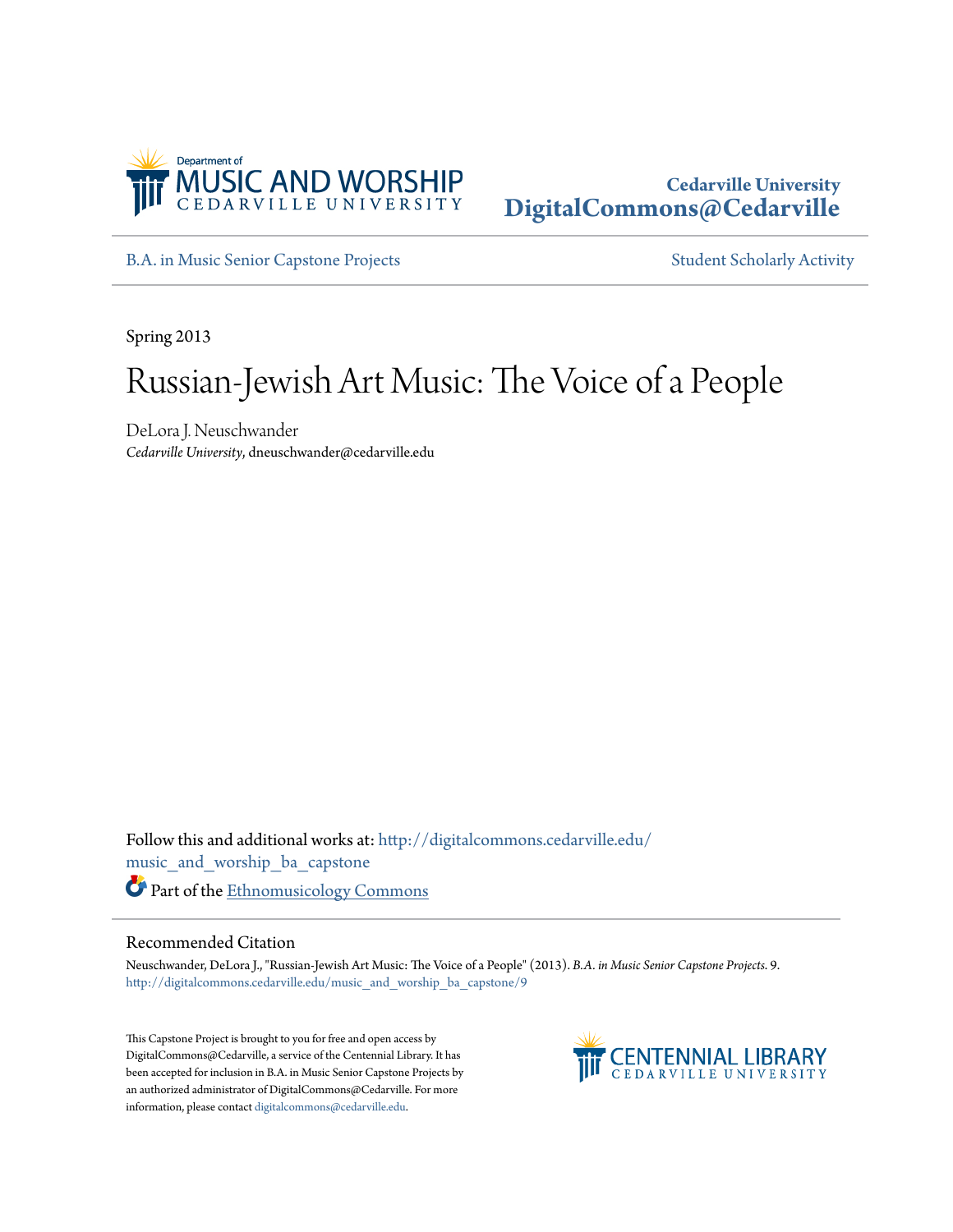### Russian-Jewish Art Music: The Voice of a People

by

DeLora Neuschwander a BA Project Submitted to the Faculty of the Music and Art Department in Partial Fulfillment of The Requirements for the Degree of Bachelor of Arts

Committee:

\_\_\_\_\_\_\_\_\_\_\_\_\_\_\_\_\_\_\_\_\_\_\_\_\_\_\_\_\_\_\_\_ Chair of Faculty Committee

**Example 1** Faculty member

\_\_\_\_\_\_\_\_\_\_\_\_\_\_\_\_\_\_\_\_\_\_\_\_\_\_\_\_\_\_\_\_ Chair of Department

Date\_\_\_\_\_\_\_\_\_\_\_\_\_\_\_\_\_\_\_\_\_\_\_\_\_\_\_\_

Spring/2013 Cedarville University Cedarville, Ohio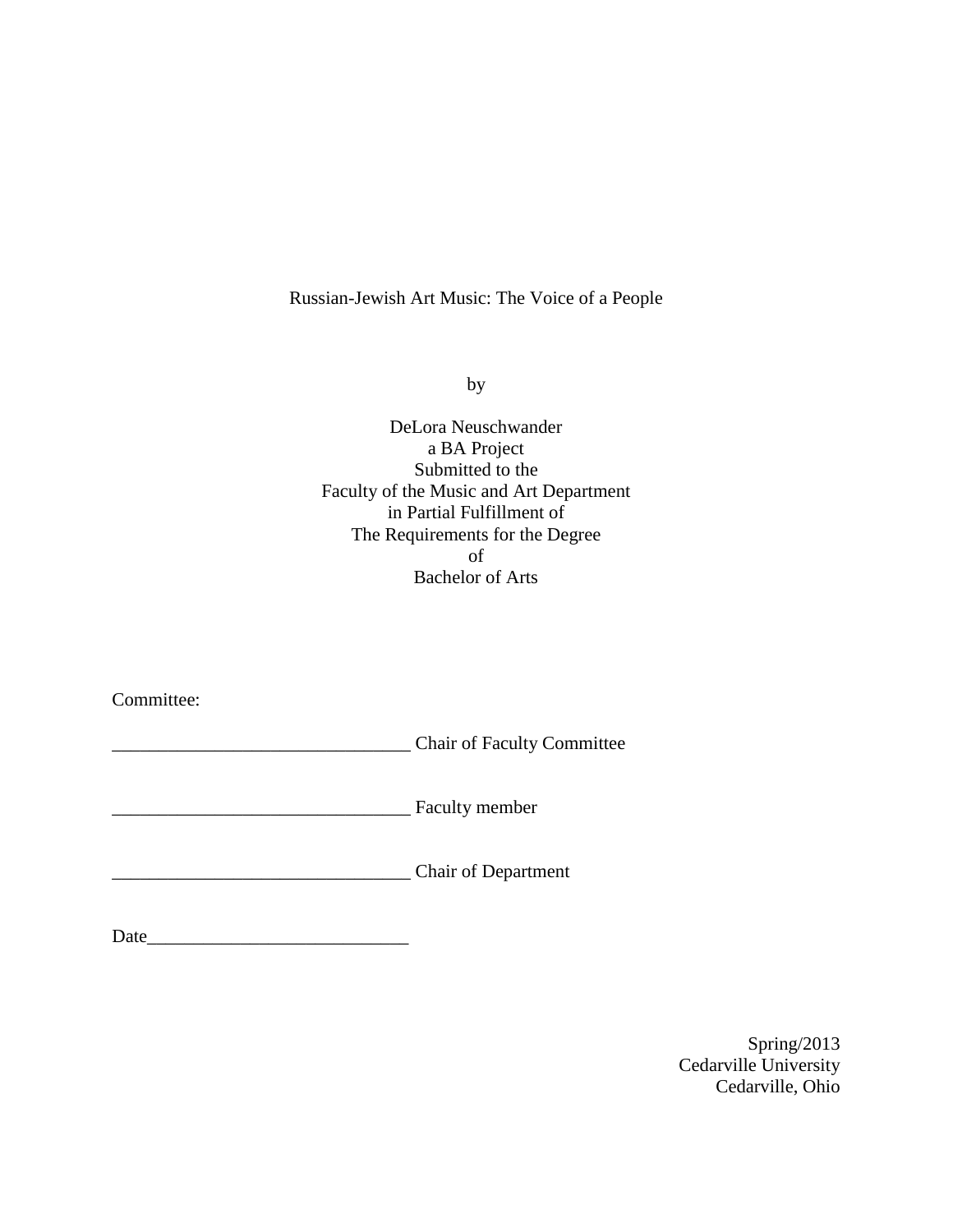Russian-Jewish Art Music: The Voice of a People

A (lecture-recital) presented to the faculty of the Music and Art Department of Cedarville University in partial fulfillment of the requirements for the degree of Bachelor of Arts

By

DeLora Neuschwander

Dr. Sandra Yang Assistant Professor of Music History

March, 2013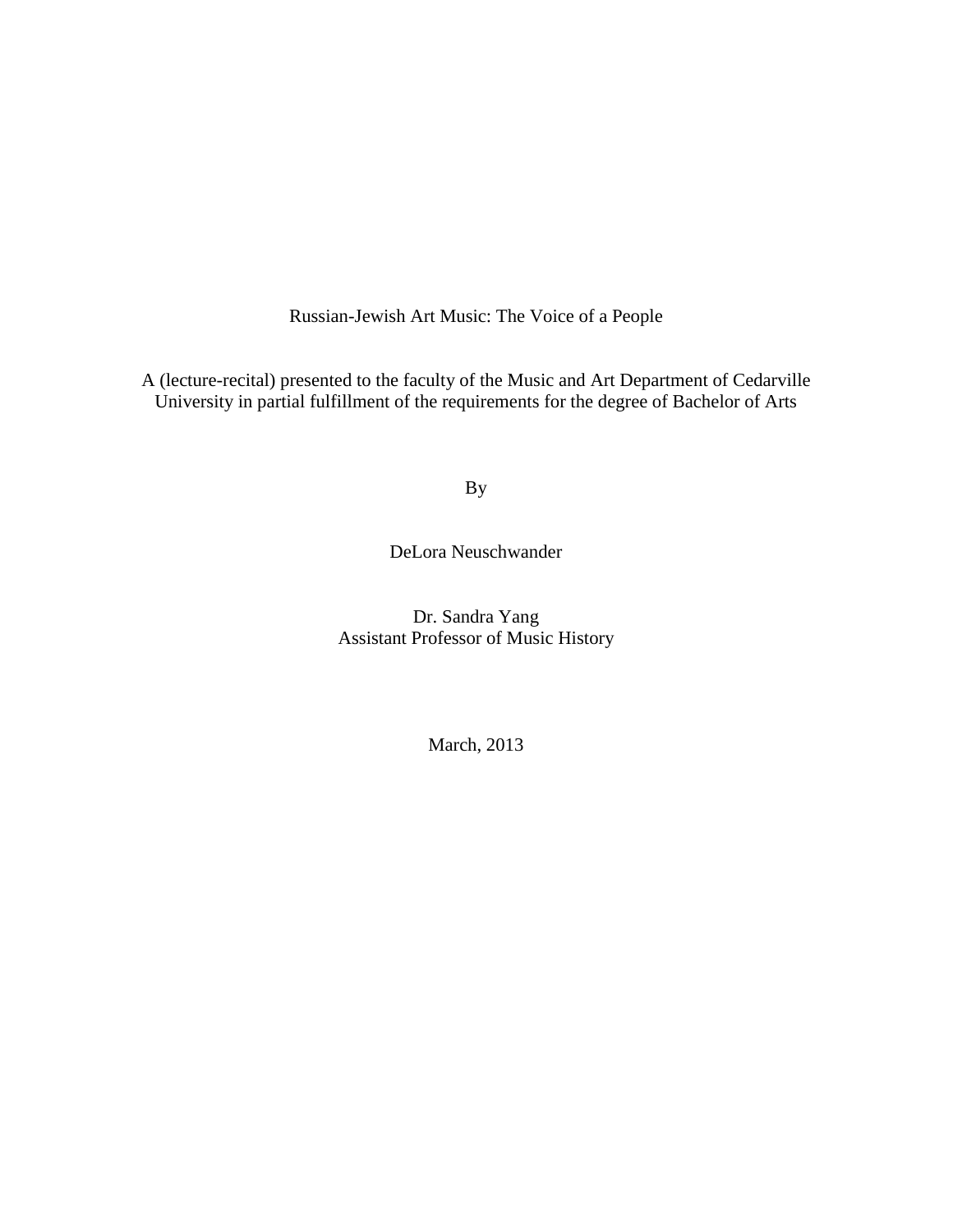#### **Abstract**

Russian-Jewish Art Music: The Voice of a People DeLora Neuschwander, Bachelor of Arts in Music Cedarville University, March, 2013 Chair: Dr. Sandra Yang

 Every culture has a distinct way of communicating their core values, beliefs and history, and for many cultures, music plays a vital role in this communication. The Jewish people have a rich heritage marked by very distinct traditions, values and beliefs which are communicated in what has come to be known as "Jewish Art Music." This is music composed in the Western-Russian classical idiom which utilizes distinctly Jewish elements. A deeper understanding of this music will give outsiders a better understanding into the culture and heritage of the Jewish people.

 This paper explores the characteristics of Jewish music, particularly that music composed in the Eastern European tradition. Much of the traditional music of the Jewish people has had a religious context and is a reflection of their collective culture and its interaction with the cultures of the nations into which they have emigrated. This paper looks directly at the founding and development of the Society for Jewish Folk Music, which was an organization founded in Russia in 1908. It examines the interplay between the creation of a distinctly "Jewish" style and how that has interacted with the Russian classical tradition.

 The Society for Jewish Folk Music has an interesting place in Jewish music history. While the society itself had a short life, it had wide-spread effects, moving to Moscow, Poland, Austria,